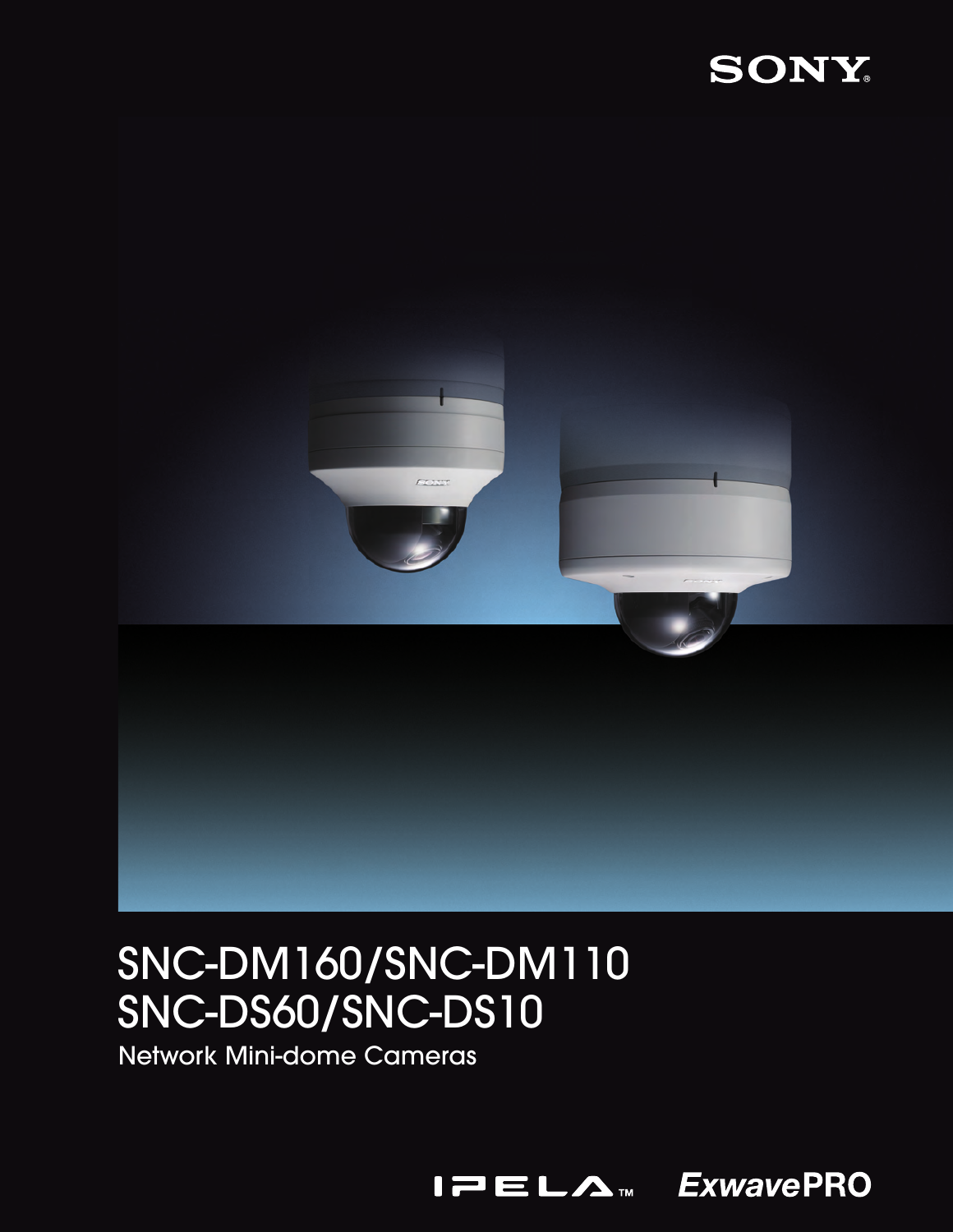

## New Network Mini-dome Cameras With ExwavePRO Technology and Resolution up to 1.3 Megapixels – for Clear, Detailed, and Amazingly Bright Surveillance Monitoring Images

Sony introduces a new generation of network mini-dome cameras: the SNC-DM Series Megapixel Network Cameras and the SNC-DS Series Network Cameras. Incorporating advanced progressive scan CCDs with ExwavePRO technology, they provide extremely clear and detailed images for surveillance monitoring applications. And, unlike conventional network cameras that incorporate progressive scan CCDs with primary color filters, these cameras use complementary color filters to provide amazingly bright and high-resolution images even in dimly lit environments, which is a key requirement for surveillance monitoring.

The first line of Sony megapixel mini-dome cameras, the SNC-DM Series, has been especially designed for use in security applications. Combining advanced ExwavePRO technology and a unique light funnel function, which provides high sensitivity, they produce extremely bright images even when monitoring moving objects in dark environments.

The SNC-DS Series is another powerful new addition to the Sony network mini-dome camera lineup. Just like the SNC-DM Series, these progressive scan cameras incorporate ExwavePRO technology for excellent sensitivity.

Common to both mini-dome series are sophisticated features such as Intelligent Motion Detection, Constant Bit Rate Algorithm, and flexible Gamma Curve Settings. These features provide not only high-quality images, but also intelligent and efficient operational flexibility to meet user needs in various monitoring applications.

Designed with security in mind by focusing on camera sensitivity, Sony's new mini-dome series outperforms conventional progressive scan cameras, making it the right choice for your surveillance monitoring applications.

|                                          | SNC-DM160                | SNC-DM110                                               | SNC-DS60                                                | SNC-DS10 |
|------------------------------------------|--------------------------|---------------------------------------------------------|---------------------------------------------------------|----------|
| <i>Imagers</i>                           |                          | 1/3-type progressive scan CCD with ExwavePRO technology | 1/4-type progressive scan CCD with ExwavePRO technology |          |
| <b>Picture Elements</b>                  | Approx. 1,320,000 pixels |                                                         | Approx. 350,000 pixels                                  |          |
| Ruggedized Design (IP66 compliant)       |                          |                                                         |                                                         |          |
| Day/Night Function                       |                          |                                                         |                                                         |          |
| Light Funnel Function                    |                          |                                                         |                                                         |          |
| Intelligent Motion Detection             |                          |                                                         |                                                         |          |
| Wall- or Ceiling-Mountable               |                          |                                                         | €                                                       |          |
| Powerful Zoom, Auto-Iris Vari Focal Lens | O(3.6x)                  | O(3.4x)                                                 | O(3.6x)                                                 | O(3.6x)  |
| Sony Patented Ball Joint Lens Mount      |                          |                                                         |                                                         |          |

#### FEATURES AT A GLANCE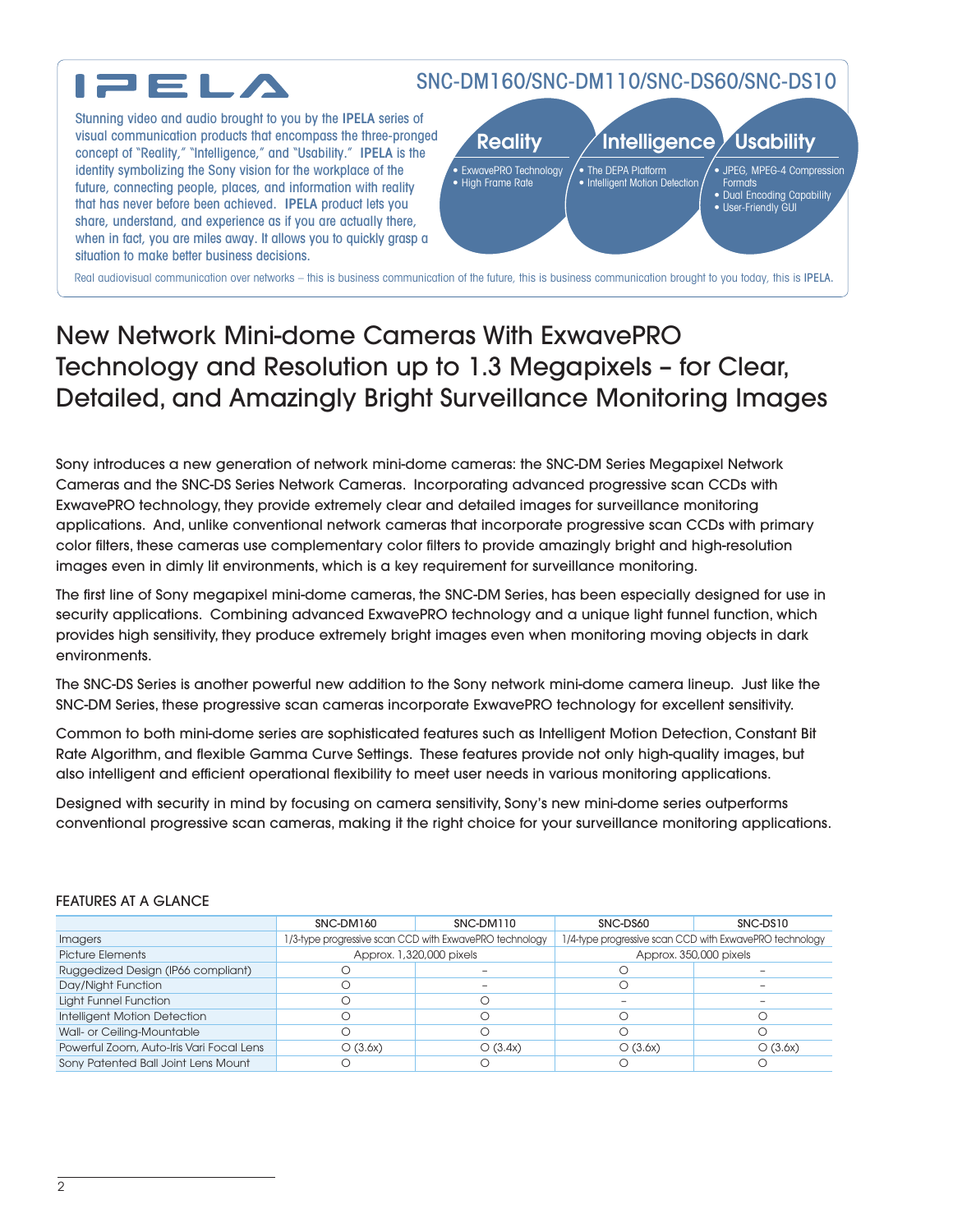## **FEATURES**

## High-quality Images

#### **✜** Progressive Scan CCD With ExwavePRO Technology

The SNC-DM Series and SNC-DS Series of cameras incorporate advanced progressive scan CCDs with ExwavePRO technology. They inherit the technical advantages of Sony ExwaveHAD<sup>™</sup> technology, while incorporating progressive scanning and complementary color filters to provide extremely high sensitivity levels and clear, crisp images in both daytime and nighttime environments. Complementary color filters are well suited in cameras used for security applications because the luminance signal-to-noise ratio is higher than when using primary color filters. These cameras, with ExwavePRO technology, provide bright images in low light conditions even when the camera has a resolution greater than 1,000,000 pixels. The minimum illumination of the SNC-DM Series is 0.8 lx in color at F1.3, and the SNC-DS Series is 0.3 lx in color at F1.3. *(Fig. 1)*

## **✜** Megapixel — High Resolution

#### SNC-DM160 SNC-DM110

The SNC-DM Series of cameras have a resolution of 1.3 megapixels, which can reproduce clear and detailed images even at wide viewing angles. These cameras are ideal for use at building entrances and parking lots, where detailed images, such as those of people's faces and car license plates, are required. *(Fig. 2)*

## **✜** Light Funnel Function for High Sensitivity\*1 SNC-DM160 SNC-DM110

Unlike systems that use slow shutter speeds to provide bright images, the 'Light Funnel' mechanism is such that image data for every two pixels are combined vertically and horizontally providing extremely bright images even when monitoring moving objects at dusk. This function can be activated automatically in response to surrounding light conditions or on a pre-specified time schedule. *(Fig. 3)*

\*1 When the light funnel function is activated, the image resolution is 640 x 480 (VGA).

#### **✜** JPEG Picture Quality Settings With Constant Bitrate Algorithm

Users can preset the JPEG picture quality for these cameras from a choice of ten levels. In addition, because the cameras incorporate a constant bitrate algorithm, they can limit the data bitrate while still maintaining high-quality images. This is useful for calculating the required storage capacity and bandwidth during installation.

#### **✜** Variable Gamma Settings

Users can choose from six preset gamma curves. By selecting a gamma curve that is appropriate for a given scene, captured images can be reproduced clearly and sharply.



Conventional Camera Image

ExwavePRO Image



*Fig. 1* (actual images)

Image Comparison Between the SNC-DS10 (ExwavePRO) and a Conventional Camera (Progressive scan CCD w/a primary color filter) in 0.7 lx lighting conditions



*Fig. 2* (actual images)

Image Comparison Between the SNC-DM110 (1.3 Megapixel resolution) and a Conventional Camera (VGA Resolution)





*Fig. 3* (actual images) Light Funnel Function in 0.3 lx lighting conditions \* When the light funnel function is activated, the image resolution is 640 x 480 (VGA).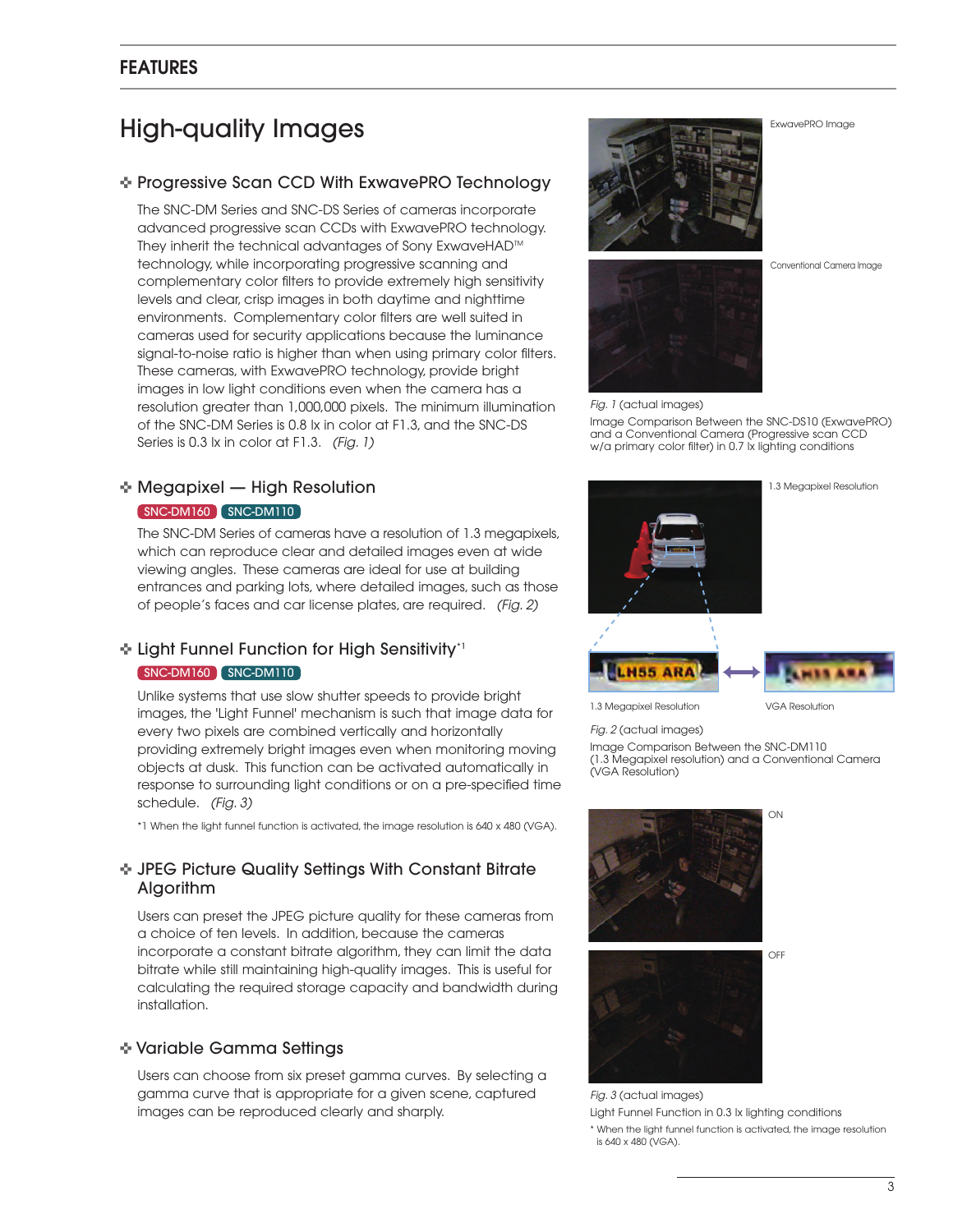## Flexible and Easy Installation

## **✜** Wall- or Ceiling-mountable

For installation flexibility, these cameras can be mounted easily on either a wall or ceiling using the supplied bracket.





Ceiling Surface Mount Ceiling Flush Mount

(w/an optional YT-ICB45 Ceiling Mount Bracket)

## **✜** Easy Viewing Angle Adjustment

An analog composite output (RCA jack) is provided on the front of these cameras so a monitor can be connected. This allows installers to monitor images during installation for quick and accurate adjustment of the viewing angle.

## **✜** Powerful Vari-focal Zoom Lens/Wide Viewing Angle

These cameras come equipped with a powerful vari-focal zoom lens. The SNC-DM160, SNC-DS60, and SNC-DS10 incorporate a 3.6x zoom lens and the SNC-DM110 incorporates a 3.4x zoom lens. In addition, the SNC-DM160 and SNC-DM110 have an extremely wide viewing angle of over 100°.

### **✜** Quick Focus Adjustment

The iris on these cameras can be fully opened at the touch of a button for quick focus settings. In addition, a focus bar is displayed on the monitor, enabling accurate and easy adjustments.



(Image simulated)

## **✜** Ball-Joint Lens Mount Technology

With the Sony patented Ball-Joint Lens Mount mechanism incorporated into the vari-focal lens of these cameras, the lens can be rotated freely in any direction. Unlike conventional cameras, it takes only one action to adjust the pan and tilt angles, allowing for quick and easy adjustment of the camera's viewing angle.



Sony Patented Ball-Joint Lens Mount

## **✜** Compact, Ruggedized Design SNC-DM160 SNC-DS60

The vandal-resistant SNC-DM160 and SNC-DS60 cameras are housed in a heavy-duty, aluminum die-cast enclosure with an impact-resistant polycarbonate dome. They comply with the IP66\*2 standard for protection against water and dust. In addition, with a built-in heater, these cameras can be used in severe temperatures as low as -22 °F (-30 °C). Also, because of their compact size of only 6 5/8 x 4 3/4 inches (166 (ø) x 119 (H) mm), they can be easily installed in places where space is limited.

## Operational Flexibility

## **✜** Selectable JPEG and MPEG-4 Compression **Formats**

These cameras support two compression formats: JPEG and MPEG-4. The industry-standard JPEG compression format is the best choice for high-quality still images. And the MPEG-4 format provides clear moving images efficiently over networks when bandwidth is limited.

<sup>\*2</sup> Ingress Protection (IP) standard is a system for numerically classifying the degree of protection provided by enclosures of electrical equipment against solid objects and liquids. IP66 means there is no ingress of dust and the equipment is protected against powerful water jets.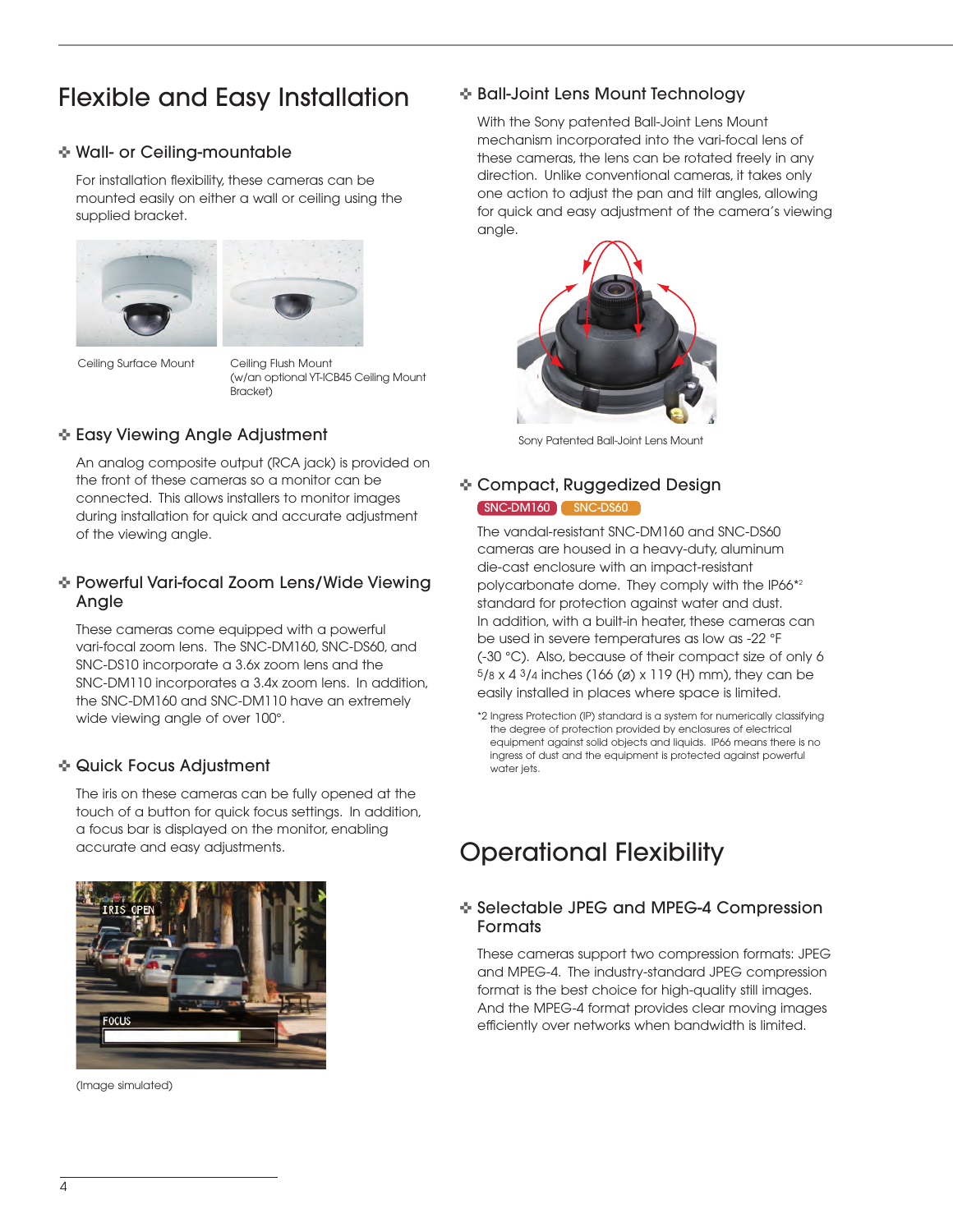## **✜** Dual-encoding Capability

With a dual-encoding capability, these cameras can generate both JPEG and MPEG-4 images simultaneously at 30 fps when the image size is set to VGA\*3 . This capability is useful for transferring MPEG-4 images over a WAN or an Internet VPN where network bandwidth is limited, while also storing high-resolution JPEG images on a LAN-based server.

\*3 The frame rate varies depending on the file size.



Dual Image Encoding

### **✜** Day/Night Function

#### SNC-DM160 SNC-DS60

The SNC-DM160 and SNC-DS60 cameras can switch from day mode (color) to night mode (B/W) by replacing their infrared-cut filter with a clear filter. Based on user presets, the camera can toggle between day mode and night mode using an external sensor or automatically in response to surrounding light conditions. The camera can simultaneously switch to night mode and provide a trigger for near-IR illuminators via its external control port, allowing it to operate even in zero lx\*4 conditions.

\*4 Zero lx means the absence of visible light to the naked eye. Near-IR illuminators are required to operate at zero lx.

### **✜** Bi-directional Audio

Users can connect an external microphone or an audio amp to these cameras using the mic/line input (switchable). In addition, the cameras are also equipped with an active speaker output, enabling users to sound an alert or make an announcement from the camera unit via a remote location. This significantly expands the possibilities of monitoring applications.

#### **✜** Voice Alert

The Voice Alert function allows users to upload up to three pre-recorded audio files to the camera. These can then be played out via a locally connected speaker upon an alarm trigger.

## High Level of Security

## **✜** The DEPA Platform – Intelligent Video Analytics

The SNC-DM Series and SNC-DS Series cameras offer intelligent video analytics, based on the Sony DEPA platform. DEPA is a combined function of the intelligence built in to the camera and rules/filters that determine which images should be recorded or when an alarm should be triggered. Using the network camera Intelligent Motion Detection (IMD) function, 'tagged' objects and their associated metadata, including object position, are sent either to the NSR Series recorder or the IMZ-RS400 Series software. These products then use the metadata, together with filters, to analyze object movement and to perform a predefined action, such as image recording or alarm triggering. This method of distributed processing minimizes server workload, network bandwidth, and storage requirements.



Distributed Enhanced Processing Architecture (DEPA) (Image simulated)

## **✜** Intelligent Motion Detection

The built-in IMD function can trigger a variety of actions, such as the storage and transfer of images or the activation of an external device through its output relays. False alarms caused by noise and repeated motion patterns are minimized thanks to an advanced Sony algorithm. Plus, when used in conjunction with DEPA-enabled recorders or software, a multitude of filter functions are available. These allow you to initiate alarms based on more specific movements, such as passing a virtual borderline.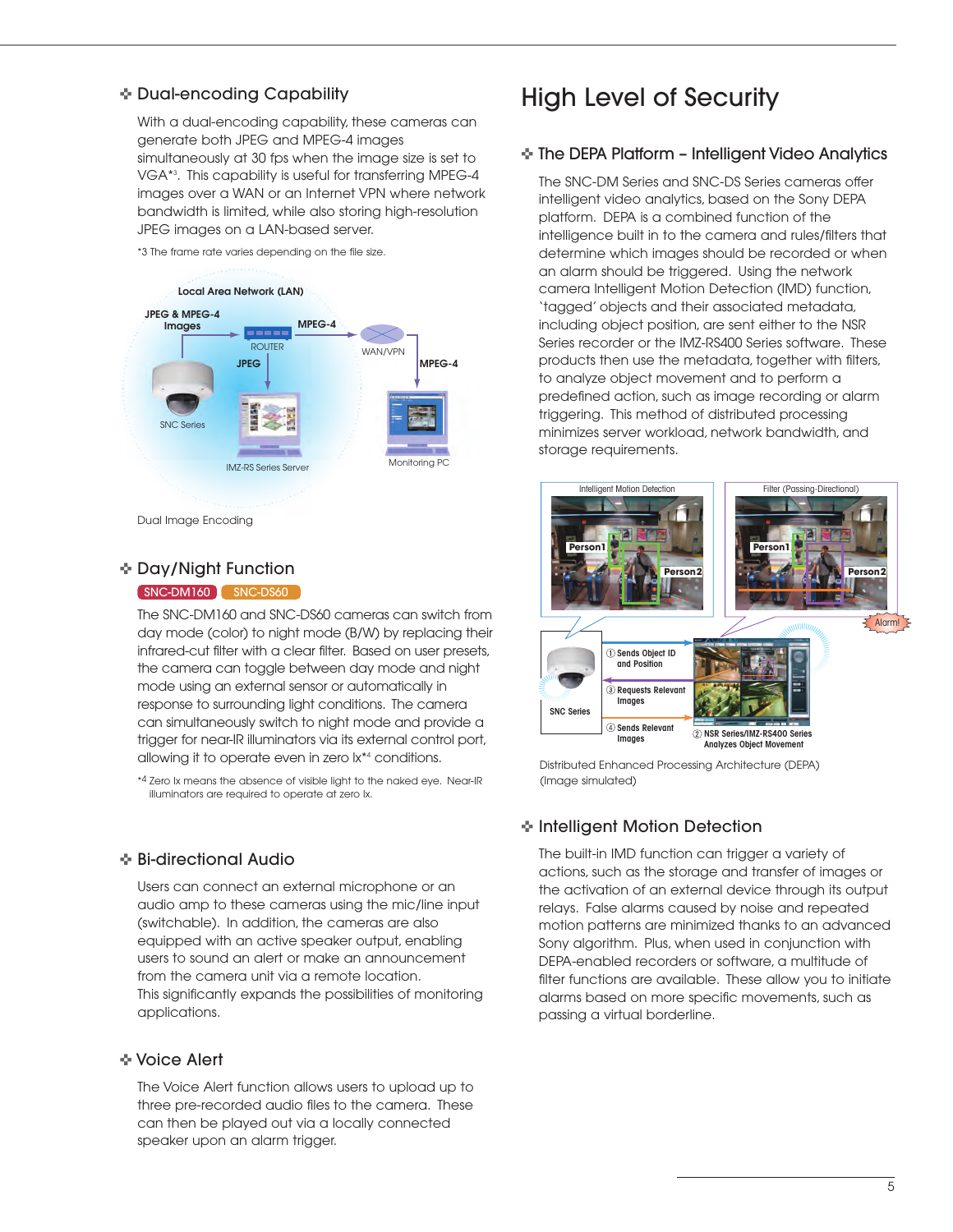## **✜** Sensor IN/Alarm OUT Ports

Equipped with a sensor input, these cameras can receive triggers from an external sensor. Also, two alarm relay outputs can be used to trigger external devices to perform a variety of actions.

### **✜** IEEE802.1X Compliant

These cameras support IEEE802.1X port-based network access control. This means they can be integrated to a network environment that uses the IEEE802.1X client-authorization protocol for security purposes.

## Other Convenient Features

## **✜** Solid PTZ/Cropping Functions SNC-DM160 SNC-DM110

To minimize data size when network bandwidth is limited, Solid PTZ and Cropping are useful features. The Solid PTZ function allows users to select a specified area within the camera's field of view at a lower resolution such as VGA. By doing so, users can electronically pan, tilt, and zoom within the image. *(See Fig. 4)* In addition, the Solid PTZ function can be used in conjunction with motion detection, allowing users to monitor only areas where there is movement and to automatically track moving objects within the camera's field of view. The cropping function allows users to freely crop portions of the full-resolution megapixel image to accentuate a monitoring area or to remove areas that do not need to be monitored. *(See Fig. 5)*

## **✜** Date/Time Superimposition

The date and time of images recorded by these cameras can be superimposed on the video while it is being monitored and recorded. This makes it easy to identify the exact date and time of an event during playback. Also, because the information becomes part of the video image, it is a useful feature when providing video evidence to authorities. In addition, up to 20 characters on a single line can be used to display further information such as the monitoring location and the camera name.

## **✜** Privacy Zone Masking

These cameras can mask up to seven unwanted or prohibited areas within an image for privacy protection.

## **✜** Analog Composite Video Output

An analog composite video signal can be output via the BNC connector. This feature is ideal for storing images to a local recorder.

## **✜** 24 V AC, 12 V DC, or PoE Operation

These cameras offer a choice of three types of power: 24 V AC, 12 V DC, or PoE (Power-over-Ethernet, IEEE 802.3af). They automatically adapt to whichever power source is used, making installation fast and effective.

### **✜** Network Features

- Simultaneous Access for up to 10 Users
- Multicasting Capability



*Fig. 4* Solid PTZ Function GUI (Image simulated)

Camera's Field of View



*Fig. 5* Cropping Function GUI

(Image simulated)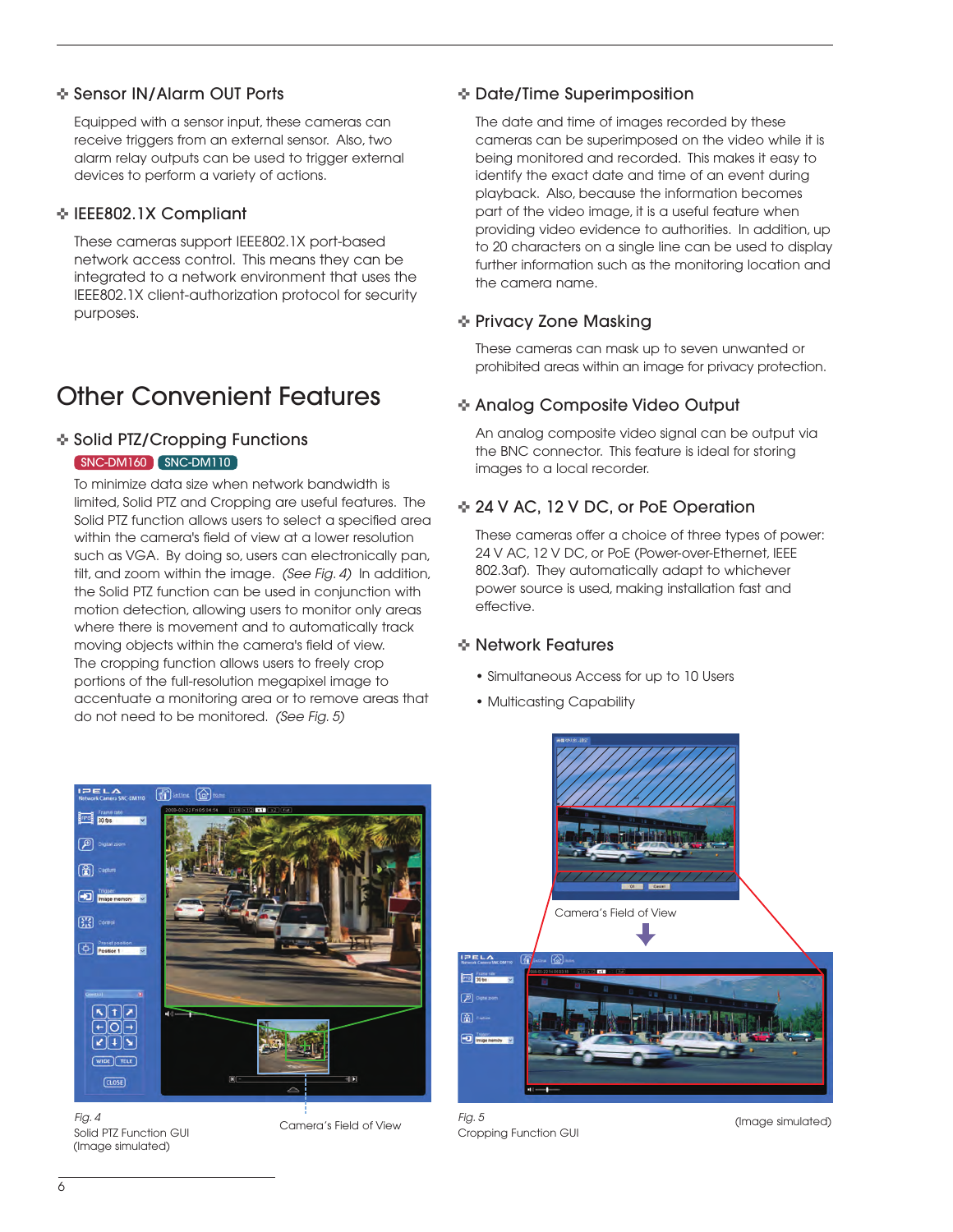## SYSTEM CONFIGURATIONS



## DIMENSIONS



## OPTIONAL ACCESSORIES



YT-ICB45 In-Ceiling Mount Bracket